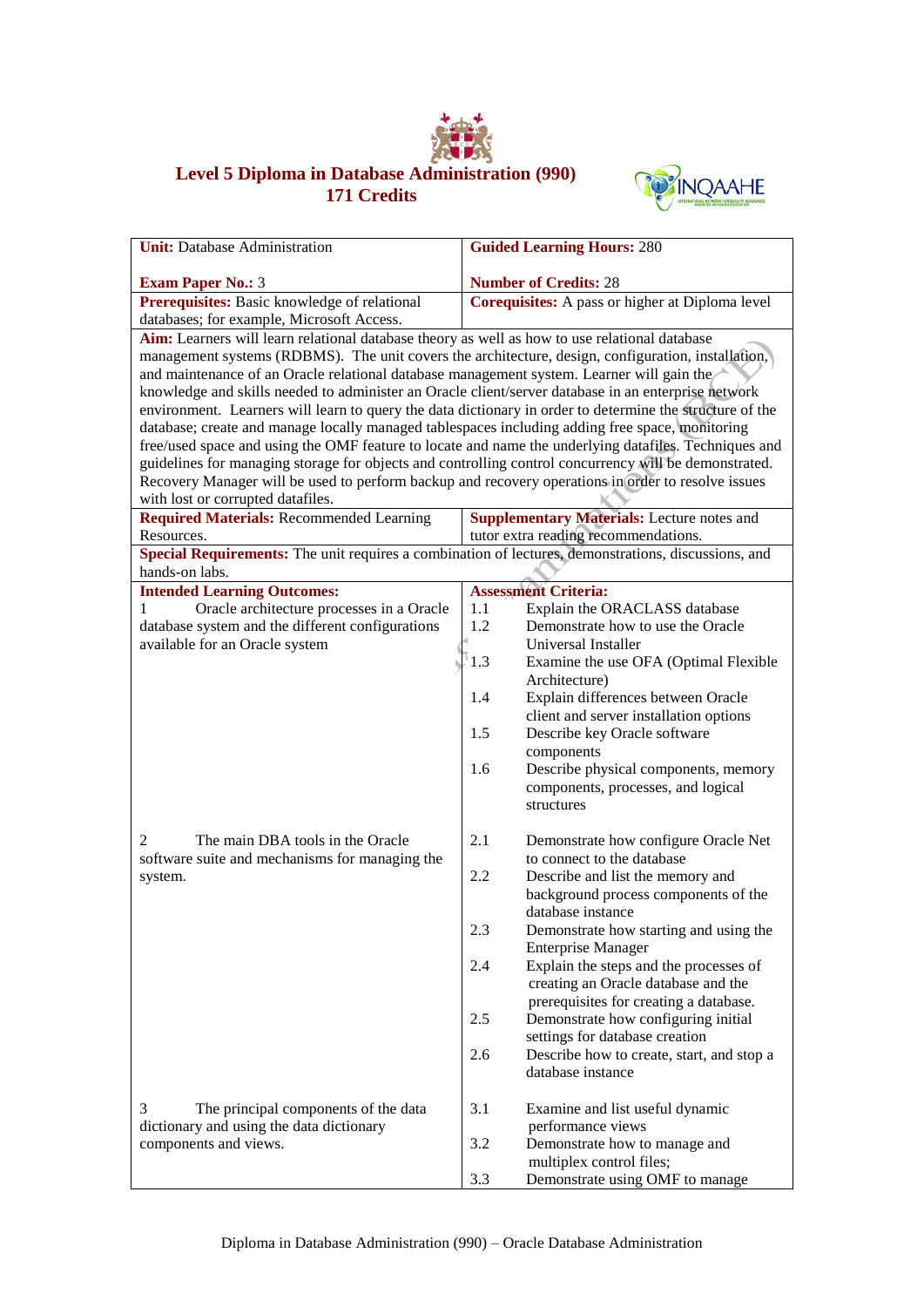|                                                       |                 | control files                                             |
|-------------------------------------------------------|-----------------|-----------------------------------------------------------|
|                                                       | 3.4             | Describe how to create new control files                  |
|                                                       | 3.5             | Describe how to view control file data                    |
|                                                       | 3.6             | Configure and manage the redo log on a                    |
|                                                       |                 | standard single-instance Oracle                           |
|                                                       |                 | Database.                                                 |
|                                                       | 3.7             | Demonstrate managing redo log groups                      |
|                                                       |                 | and members                                               |
|                                                       | 3.8             | Describe and configure diagnostic files                   |
|                                                       | 3.9             | Describe the Redo Log?                                    |
|                                                       | 3.10            | Outline how Oracle Database Writes to                     |
|                                                       |                 | the Redo Log                                              |
| Oracle Database Architecture;<br>4                    | 4.1             | Demonstrate creating many types of                        |
| differentiating between logical and physical          |                 | tablespaces                                               |
| structures.                                           | 4.2             | Demonstrate how to configure and view                     |
|                                                       |                 | storage for tablespaces and datafiles                     |
|                                                       | 4.3             | Demonstrate using undo data                               |
|                                                       | 4.4             | Explain the physical Database Structures                  |
|                                                       | 4.5             | Describe the logical Database Structures                  |
|                                                       | 4.6             | Explain the schemas and Common                            |
|                                                       |                 | Schema Objects                                            |
|                                                       |                 |                                                           |
| 5<br>The implementation and performance               | 5.1             | Demonstrate how to create relational and                  |
| characteristics of the Oracle object-relational       |                 | temporary tables                                          |
| model.                                                | 5.2             | Demonstrate how to create tables                          |
|                                                       | 5.3             | containing varrays and nested tables                      |
|                                                       |                 | Describe creating object and partitioned<br>tables        |
|                                                       | $\overline{y}$  |                                                           |
| 6<br>Large object (LOB) table spaces (also            | $\frac{6.1}{2}$ | Describe the tasks involved in table                      |
| known as auxiliary table spaces) hold large object    |                 | management                                                |
| data, such as graphics, video, or large text strings. | 6.2             | Demonstrate using data dictionary views                   |
|                                                       |                 | to find information about tables and their                |
|                                                       |                 | underlying structures                                     |
|                                                       | 6.3             | Demonstrate how to create tables with                     |
|                                                       |                 | large object (LOB) columns and tables                     |
|                                                       |                 | that are index-organized                                  |
|                                                       |                 |                                                           |
| 7<br>The types of indexes Oracle offers, when         | 7.1             | Identify which data dictionary views                      |
| to use each type and creating each type of index.     |                 | contain information on indexes                            |
|                                                       | 7.2             | Describe how to monitor index usage                       |
|                                                       |                 | and when to drop an index                                 |
|                                                       | 7.3             | Describe how to modify, rebuild, and<br>coalesce an index |
|                                                       |                 |                                                           |
| 8<br>The types of constraints and the                 | 8.1             | Examine the syntax and options for                        |
| importance the scalability, flexibility and integrity |                 | creating constraints                                      |
| of database data, ensuring the data conforms to       | 8.2             | Demonstrate how to work with practical                    |
| the requirements defined.                             |                 | examples of creating, modifying, and                      |
|                                                       |                 | dropping constraints                                      |
|                                                       | 8.3             | Explain query database dictionary views                   |
|                                                       |                 | to monitor constraints                                    |
|                                                       | 8.4             | Describe how an implicit-parameter type                   |
|                                                       |                 | constraint differs from other type class                  |
|                                                       |                 | constraints                                               |
|                                                       | 8.5             | Describe how constraints apply specific                   |
|                                                       |                 | rules to data                                             |
|                                                       | 8.6             | Demonstrate the implementation of                         |
|                                                       |                 | constraints                                               |